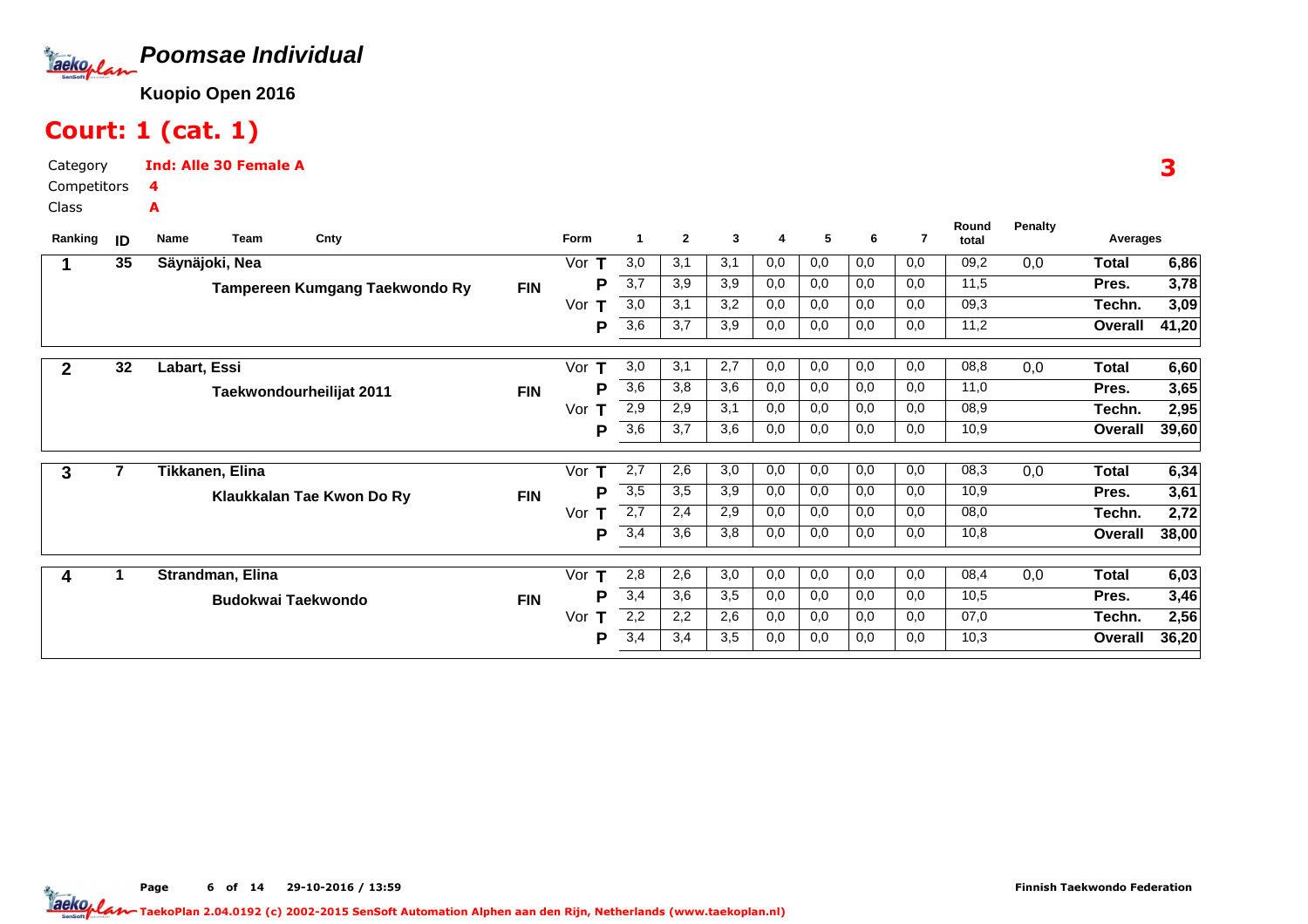

# Court: 1 (cat. 2)

Category CompetitorsClassInd: Puna-mustat A4A

| ID | Team<br><b>Name</b> | Cnty                                |                                                                                                                          | Form                     | -1              | $\mathbf{2}$ | 3   | 4   | 5   | 6   | 7   | Round<br>total | <b>Penalty</b> |              |                                          |
|----|---------------------|-------------------------------------|--------------------------------------------------------------------------------------------------------------------------|--------------------------|-----------------|--------------|-----|-----|-----|-----|-----|----------------|----------------|--------------|------------------------------------------|
| 8  | Känninen, Laura     |                                     |                                                                                                                          | Vor                      | 2,5             | 2,2          | 2,7 | 0,0 | 0,0 | 0,0 | 0,0 | 07,4           | 0,0            | <b>Total</b> | $\overline{5,65}$                        |
|    |                     |                                     | <b>FIN</b>                                                                                                               | P                        | 3,4             | 3,5          | 3,4 | 0,0 | 0,0 | 0,0 | 0,0 | 10,3           |                | Pres.        | 3,38                                     |
|    |                     |                                     |                                                                                                                          | Vor<br>т                 | 1,8             | 2,1          | 2,3 | 0,0 | 0,0 | 0,0 | 0,0 | 06,2           |                | Techn.       | 2,27                                     |
|    |                     |                                     |                                                                                                                          | P                        | 3,3             | 3,4          | 3,3 | 0,0 | 0,0 | 0,0 | 0,0 | 10,0           |                | Overall      | 33,90                                    |
|    |                     |                                     |                                                                                                                          |                          |                 |              |     |     |     |     |     |                |                |              | $\overline{5,40}$                        |
|    |                     |                                     |                                                                                                                          | Р                        | 3,4             | 3,2          | 2,9 | 0,0 | 0,0 | 0,0 | 0,0 | 09,5           |                | Pres.        | 3,15                                     |
|    |                     |                                     |                                                                                                                          | Vor<br>т                 | 2,2             | 2,2          | 2,3 | 0,0 | 0,0 | 0,0 | 0,0 | 06,7           |                | Techn.       | 2,25                                     |
|    |                     |                                     |                                                                                                                          | Р                        | 3,3             | 3,2          | 2,9 | 0,0 | 0,0 | 0,0 | 0,0 | 09,4           |                | Overall      | 32,40                                    |
| 16 | Räsänen, Samuli     |                                     |                                                                                                                          | Vor<br>т                 | 2,3             | 2,2          | 2,4 | 0,0 | 0,0 | 0,0 | 0,0 | 06,9           | 0,0            | <b>Total</b> | 5,38                                     |
|    |                     |                                     | <b>FIN</b>                                                                                                               | P                        | 3,2             | 3,4          | 3,1 | 0,0 | 0,0 | 0,0 | 0,0 | 09,7           |                | Pres.        | 3,21                                     |
|    |                     |                                     |                                                                                                                          | Vor<br>т                 | 2,0             | 2,3          | 1,8 | 0,0 | 0,0 | 0,0 | 0,0 | 06,1           |                | Techn.       | 2,17                                     |
|    |                     |                                     |                                                                                                                          | Р                        | 3,4             | 3,2          | 3,0 | 0,0 | 0,0 | 0,0 | 0,0 | 09,6           |                | Overall      | 32,30                                    |
|    |                     |                                     |                                                                                                                          | т                        | 2,5             | 1,7          | 2,2 | 0,0 | 0,0 | 0,0 | 0,0 |                |                |              | 5,21                                     |
|    |                     |                                     |                                                                                                                          | P                        | 3,0             | 3,3          | 3,0 | 0,0 | 0,0 | 0,0 | 0,0 | 09,3           |                | Pres.        | 3,09                                     |
|    |                     |                                     |                                                                                                                          | Vor<br>т                 | 1,9             | 1,8          | 2,7 | 0,0 | 0,0 | 0,0 | 0,0 | 06,4           |                | Techn.       | 2,13                                     |
|    |                     |                                     |                                                                                                                          | Р                        | 3,0             | 3,2          | 3,0 | 0,0 | 0,0 | 0,0 | 0,0 | 09,2           |                | Overall      | 31,30                                    |
|    | 11<br>17            | Koivistoinen, Ari<br>Rahkonen, Atte | <b>Kuopion Taekwondo Ry</b><br><b>Kuopion Taekwondo Ry</b><br><b>Kuopion Taekwondo Ry</b><br><b>Kuopion Taekwondo Ry</b> | <b>FIN</b><br><b>FIN</b> | Vor<br>т<br>Vor | 2,4          | 2,1 | 2,3 | 0,0 | 0,0 | 0,0 | 0,0            | 06,8<br>06,4   | 0,0<br>0,0   | Averages<br><b>Total</b><br><b>Total</b> |

3

Page 7 of 14 29-10-2016 / 13:59 7 of 14 29-10-2016 / 13:5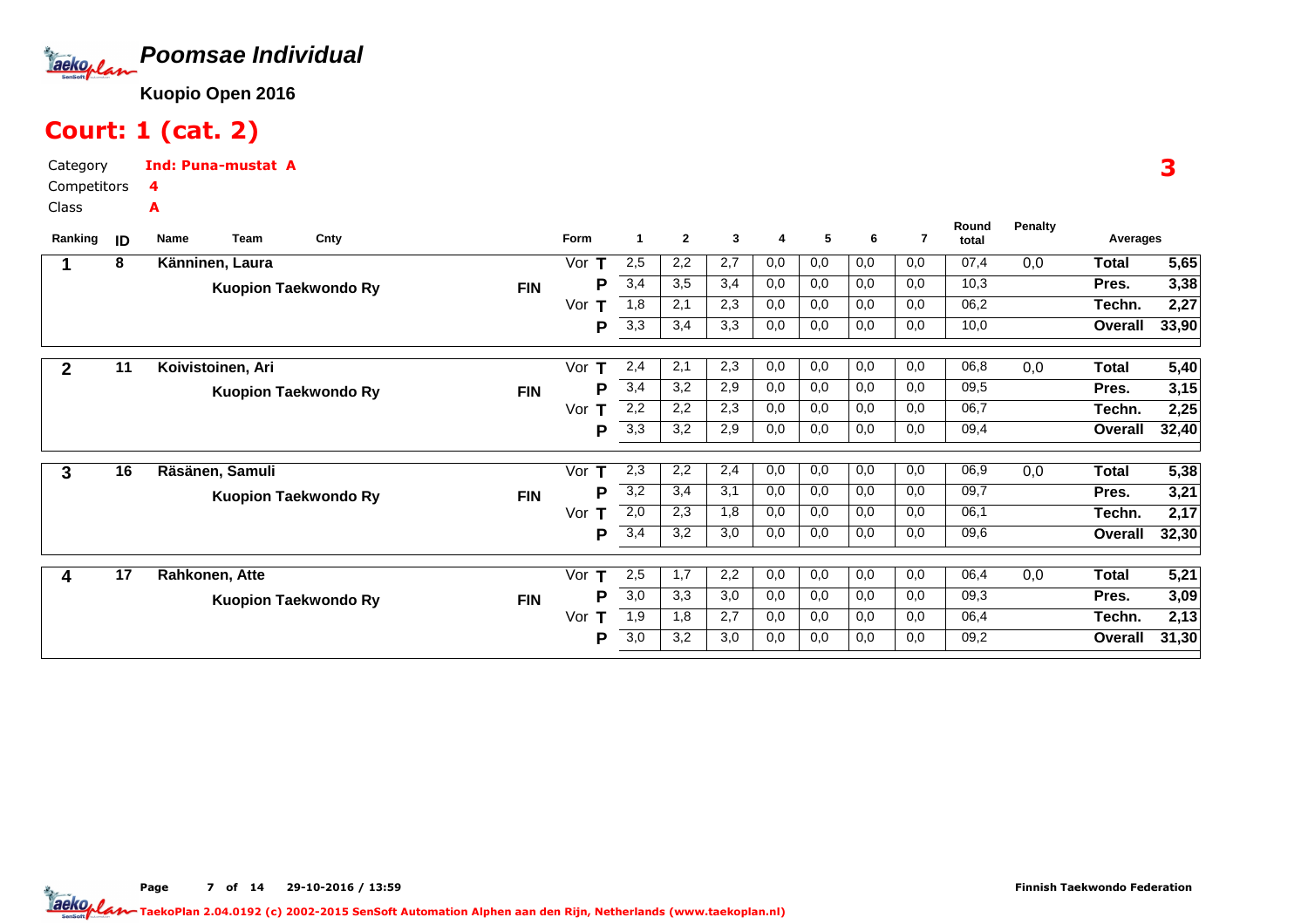

## Court: 1 (cat. 5)

Category CompetitorsClassInd: Kadetit Male A4A

| Ranking        | ID | <b>Name</b><br>Team | Cnty                     |            | Form     | $\mathbf 1$      | $\mathbf{2}$ | 3   | 4   | 5   | 6   | 7   | Round<br>total | <b>Penalty</b> | Averages     |       |
|----------------|----|---------------------|--------------------------|------------|----------|------------------|--------------|-----|-----|-----|-----|-----|----------------|----------------|--------------|-------|
|                | 20 | Halonen, Daniel     |                          |            | Vor      | 3,1              | 2,8          | 2,3 | 0,0 | 0,0 | 0,0 | 0,0 | 08,2           | 0,0            | <b>Total</b> | 6,61  |
|                |    |                     | Porin Taekwondoseura Ry  | <b>FIN</b> | P        | 3,9              | 4,0          | 3,7 | 0,0 | 0,0 | 0,0 | 0,0 | 11,6           |                | Pres.        | 3,85  |
|                |    |                     |                          |            | Vor<br>т | 2,9              | 2,6          | 2,9 | 0,0 | 0,0 | 0,0 | 0,0 | 08,4           |                | Techn.       | 2,77  |
|                |    |                     |                          |            | Р        | 3,9              | 3,9          | 3,7 | 0,0 | 0,0 | 0,0 | 0,0 | 11,5           |                | Overall      | 39,70 |
| $\overline{2}$ | 29 | Kopisto, Methasit   |                          |            | Vor<br>т | 2,9              | 2,6          | 2,3 | 0,0 | 0,0 | 0,0 | 0,0 | 07,8           | 0,0            | Total        | 6,33  |
|                |    |                     | Taekwondourheilijat 2011 | <b>FIN</b> | P        | 3,8              | 3,9          | 3,5 | 0,0 | 0,0 | 0,0 | 0,0 | 11,2           |                | Pres.        | 3,73  |
|                |    |                     |                          |            | Vor<br>т | 2,9              | 2,6          | 2,3 | 0,0 | 0,0 | 0,0 | 0,0 | 07,8           |                | Techn.       | 2,60  |
|                |    |                     |                          |            | Р        | 3,8              | 3,8          | 3,6 | 0,0 | 0,0 | 0,0 | 0,0 | 11,2           |                | Overall      | 38,00 |
| 3              | 21 | Järvenpää, Joonas   |                          |            | Vor<br>т | 2,6              | 2,4          | 1,8 | 0,0 | 0,0 | 0,0 | 0,0 | 06,8           | 0,0            | <b>Total</b> | 6,02  |
|                |    |                     |                          |            | P        | 3,7              | 3,9          | 3,7 | 0,0 | 0,0 | 0,0 | 0,0 | 11,3           |                | Pres.        | 3,70  |
|                |    |                     | Porin Taekwondoseura Ry  | <b>FIN</b> | т        | 2,6              | 2,1          | 2,4 | 0,0 | 0,0 | 0,0 | 0,0 | 07,1           |                |              |       |
|                |    |                     |                          |            | Vor      |                  |              |     |     |     |     |     |                |                | Techn.       | 2,32  |
|                |    |                     |                          |            | P        | $\overline{3,5}$ | 3,7          | 3,7 | 0,0 | 0,0 | 0,0 | 0,0 | 10,9           |                | Overall      | 36,10 |
| 4              | 27 | Pulakka, Jasper     |                          |            | т<br>Vor | 2,5              | 2,3          | 2,1 | 0,0 | 0,0 | 0,0 | 0,0 | 06,9           | 0,0            | <b>Total</b> | 5,75  |
|                |    |                     | Porin Taekwondoseura Ry  | <b>FIN</b> | Р        | 3,5              | 3,9          | 3,5 | 0,0 | 0,0 | 0,0 | 0,0 | 10,9           |                | Pres.        | 3,55  |
|                |    |                     |                          |            | Vor<br>т | $\overline{2,1}$ | 2,2          | 2,0 | 0,0 | 0,0 | 0,0 | 0,0 | 06,3           |                | Techn.       | 2,20  |
|                |    |                     |                          |            | P        | 3,2              | 3,7          | 3,5 | 0,0 | 0,0 | 0,0 | 0,0 | 10,4           |                | Overall      | 34,50 |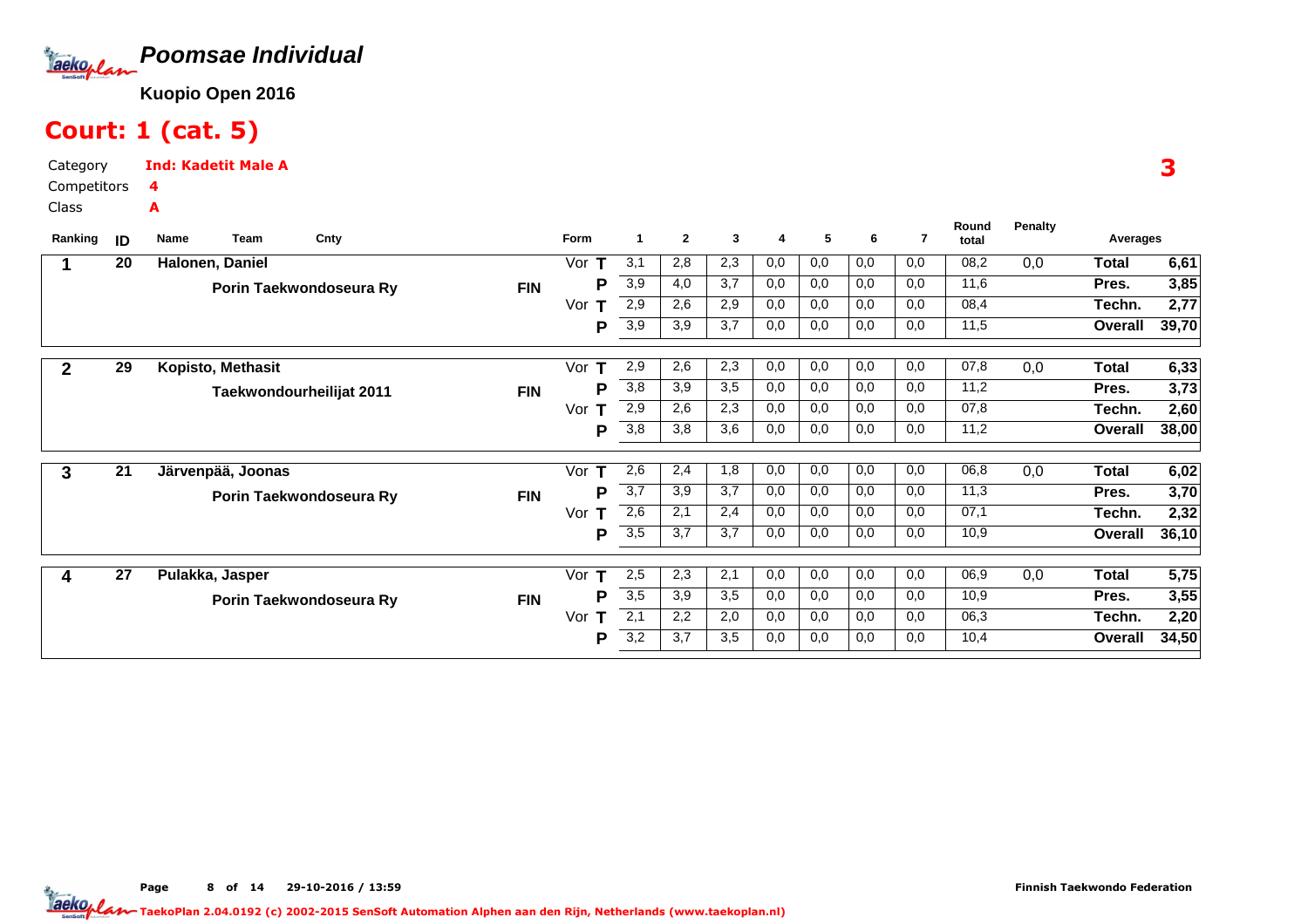

## Court: 1 (cat. 6)

A

Category CompetitorsInd: Juniorit Female A2

Class

| Ranking | -ID | Name            | Team | Cnty                         |            | Form                  |     | $\mathbf{2}$ | 3   | 4   | 5   | 6   |     | Round<br>total | Penalty | Averages |       |
|---------|-----|-----------------|------|------------------------------|------------|-----------------------|-----|--------------|-----|-----|-----|-----|-----|----------------|---------|----------|-------|
|         | 2   | Huuskonen, Eevi |      |                              |            | Vor                   | 3,3 | 2,5          | 2,6 | 0,0 | 0,0 | 0,0 | 0,0 | 08,4           | 0,0     | Total    | 6,80  |
|         |     |                 |      | <b>Espoo Hwarang Team Ry</b> | <b>FIN</b> | P                     | 3,9 | 3,4          | 3,8 | 0,0 | 0,0 | 0,0 | 0,0 | 11,1           |         | Pres.    | 3,77  |
|         |     |                 |      |                              |            | Vor                   | 3,4 | 3,0          | 3,4 | 0,0 | 0,0 | 0,0 | 0,0 | 09,8           |         | Techn.   | 3,03  |
|         |     |                 |      |                              |            | P                     | 3,9 | 3,7          | 3,9 | 0,0 | 0,0 | 0,0 | 0,0 | 11,5           |         | Overall  | 40,80 |
|         | 3   | Knutsson, Milla |      |                              |            | Vor<br>$\mathbf \tau$ | 3,1 | 2,5          | 2,3 | 0,0 | 0,0 | 0,0 | 0,0 | 07,9           | 0,0     | Total    | 6,10  |
|         |     |                 |      | <b>Espoo Hwarang Team Ry</b> | <b>FIN</b> | P                     | 3,6 | 3,0          | 3,5 | 0,0 | 0,0 | 0,0 | 0,0 | 10,1           |         | Pres.    | 3,32  |
|         |     |                 |      |                              |            | Vor<br>т              | 3,0 | 2,5          | 3,3 | 0,0 | 0,0 | 0,0 | 0,0 | 08,8           |         | Techn.   | 2,78  |
|         |     |                 |      |                              |            | P                     | 3,5 | 2,9          | 3,4 | 0,0 | 0,0 | 0,0 | 0,0 | 09,8           |         | Overall  | 36,60 |

3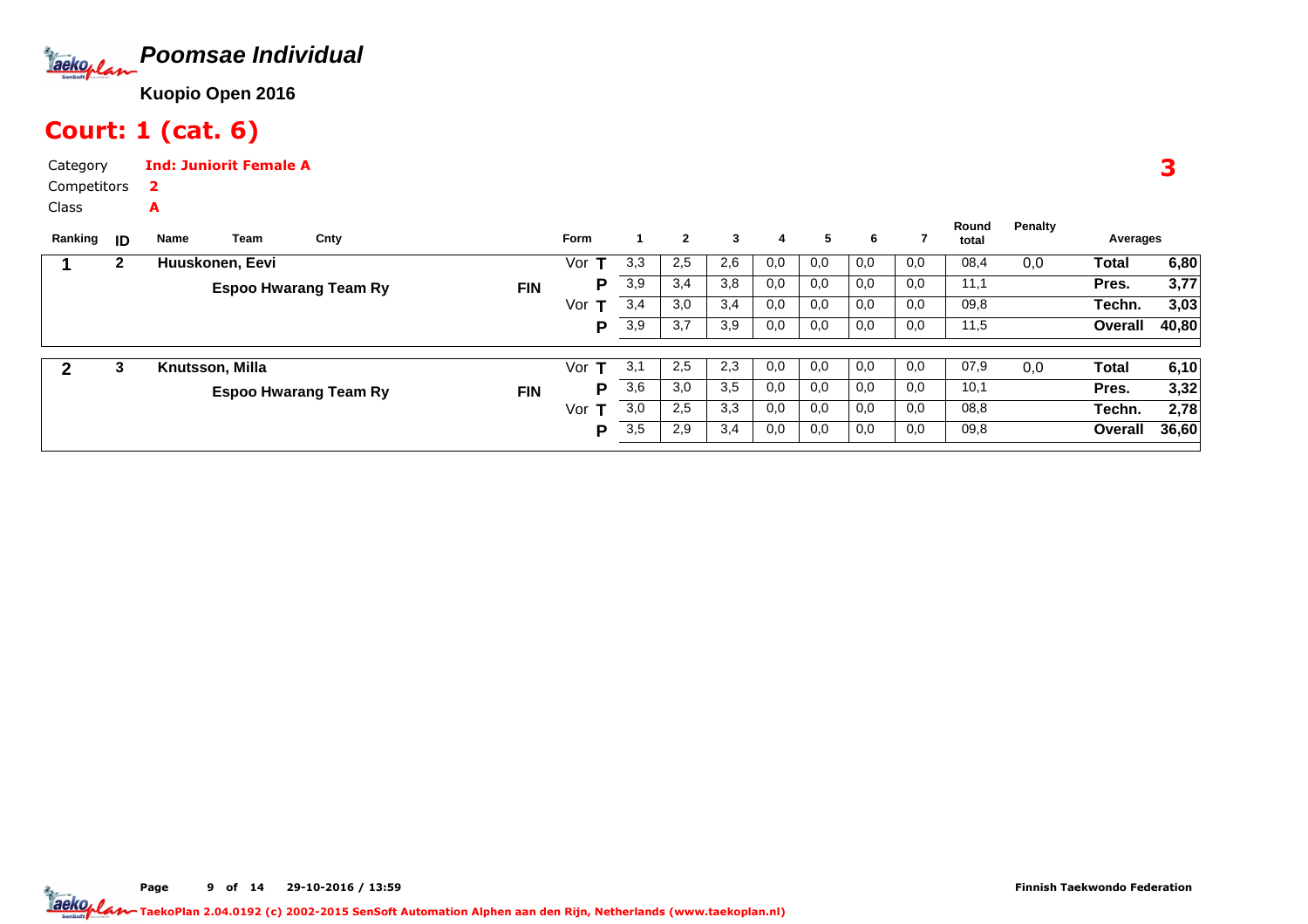

## Court: 1 (cat. 7)

Category CompetitorsClassInd: Juniorit Male A3A

| Ranking | ID | Team<br>Name                | Cnty                         |            | <b>Form</b> |     | $\mathbf{2}$ | 3   | 4   | 5   | 6   |     | Round<br>total | <b>Penalty</b> | Averages |       |
|---------|----|-----------------------------|------------------------------|------------|-------------|-----|--------------|-----|-----|-----|-----|-----|----------------|----------------|----------|-------|
|         | 10 | Koivistoinen, Veeti         |                              |            | Vor         | 3,0 | 2,5          | 3,0 | 0,0 | 0,0 | 0,0 | 0,0 | 08,5           | 0,0            | Total    | 6,65  |
|         |    |                             |                              |            |             |     |              |     |     |     |     |     |                |                |          |       |
|         |    | <b>Kuopion Taekwondo Ry</b> |                              | <b>FIN</b> | Р           | 3,8 | 3,8          | 3,8 | 0,0 | 0,0 | 0,0 | 0,0 | 11,4           |                | Pres.    | 3,79  |
|         |    |                             |                              |            | Vor         | 3,1 | 2,6          | 3,0 | 0,0 | 0,0 | 0,0 | 0,0 | 08,7           |                | Techn.   | 2,86  |
|         |    |                             |                              |            | Р           | 3,7 | 3,8          | 3,8 | 0,0 | 0,0 | 0,0 | 0,0 | 11,3           |                | Overall  | 39,90 |
|         |    |                             |                              |            |             |     |              |     |     |     |     |     |                |                |          |       |
| 2       | 5  | Knutsson, Mico              |                              |            | Vor<br>т    | 2,9 | 2,8          | 3,1 | 0,0 | 0,0 | 0,0 | 0,0 | 08,8           | 0,0            | Total    | 6,63  |
|         |    |                             | <b>Espoo Hwarang Team Ry</b> | <b>FIN</b> | Р           | 3,6 | 3,7          | 3,8 | 0,0 | 0,0 | 0,0 | 0,0 | 11,1           |                | Pres.    | 3,71  |
|         |    |                             |                              |            | Vor<br>т    | 2,7 | 2,7          | 3,3 | 0,0 | 0,0 | 0,0 | 0,0 | 08,7           |                | Techn.   | 2,91  |
|         |    |                             |                              |            | Р           | 3,7 | 3,8          | 3,7 | 0,0 | 0,0 | 0,0 | 0,0 | 11,2           |                | Overall  | 39,80 |
|         |    |                             |                              |            |             |     |              |     |     |     |     |     |                |                |          |       |
| 3       | 14 | Pärssinen, Aapo             |                              |            | Vor<br>т    | 2,7 | 1,8          | 2,6 | 0,0 | 0,0 | 0,0 | 0,0 | 07,1           | 0,0            | Total    | 5,91  |
|         |    | <b>Kuopion Taekwondo Ry</b> |                              | <b>FIN</b> | D           | 3,6 | 3,3          | 3,8 | 0,0 | 0,0 | 0,0 | 0,0 | 10,7           |                | Pres.    | 3,52  |
|         |    |                             |                              |            | Vor<br>т    | 2,7 | 2,0          | 2,5 | 0,0 | 0,0 | 0,0 | 0,0 | 07,2           |                | Techn.   | 2,38  |
|         |    |                             |                              |            | P           | 3,5 | 3,3          | 3,6 | 0,0 | 0,0 | 0,0 | 0,0 | 10,4           |                | Overall  | 35,40 |
|         |    |                             |                              |            |             |     |              |     |     |     |     |     |                |                |          |       |

3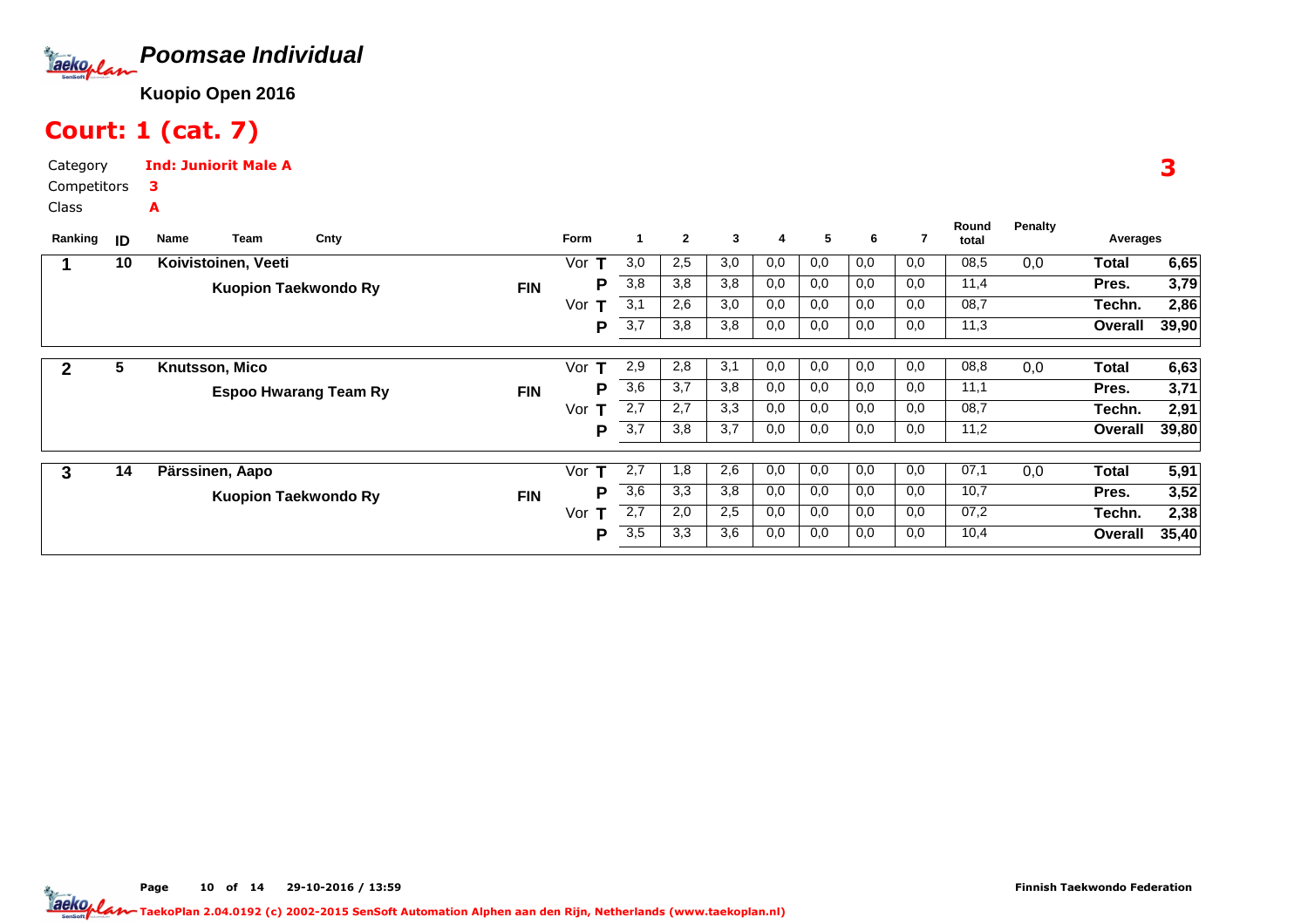

## Court: 1 (cat. 9)

Category CompetitorsInd: Ilves vihreät A4A

Class

| Ranking | ID | Name            | <b>Team</b>        | Cnty                           |            | Form     | 1                | $\mathbf{2}$ | 3   | 4   | 5   | 6   | $\overline{7}$ | Round<br>total | <b>Penalty</b> | Averages     |       |
|---------|----|-----------------|--------------------|--------------------------------|------------|----------|------------------|--------------|-----|-----|-----|-----|----------------|----------------|----------------|--------------|-------|
|         | 36 | Vääränen, Lotta |                    |                                |            | Vor<br>т | 2,6              | 3,0          | 2,7 | 0,0 | 0,0 | 0,0 | 0,0            | 08,3           | 0,0            | <b>Total</b> | 6,07  |
|         |    |                 |                    | Tampereen Kumgang Taekwondo Ry | <b>FIN</b> | Р        | 3,1              | 3,4          | 3,3 | 0,0 | 0,0 | 0,0 | 0,0            | 09,8           |                | Pres.        | 3,29  |
|         |    |                 |                    |                                |            | Vor      | 2,8              | 3,0          | 2,6 | 0,0 | 0,0 | 0,0 | 0,0            | 08,4           |                | Techn.       | 2,79  |
|         |    |                 |                    |                                |            | P        | $\overline{3,2}$ | 3,3          | 3,4 | 0,0 | 0,0 | 0,0 | 0,0            | 09,9           |                | Overall      | 36,40 |
|         | 28 | Buuri, Bella    |                    |                                |            | Vor      | 2,5              | 2,9          | 2,6 | 0,0 | 0,0 | 0,0 | 0,0            | 08,0           | 0,0            | <b>Total</b> | 5,79  |
|         |    |                 |                    | Taekwondourheilijat 2011       | <b>FIN</b> | P        | $\overline{3,0}$ | 3,5          | 3,3 | 0,0 | 0,0 | 0,0 | 0,0            | 09,8           |                | Pres.        | 3,27  |
|         |    |                 |                    |                                |            | Vor<br>т | 2,2              | 2,7          | 2,2 | 0,0 | 0,0 | 0,0 | 0,0            | 07,1           |                | Techn.       | 2,52  |
|         |    |                 |                    |                                |            | P        | 3,0              | 3,5          | 3,3 | 0,0 | 0,0 | 0,0 | 0,0            | 09,8           |                | Overall      | 34,70 |
| 3       | 34 |                 | Victoria, Hentunen |                                |            | Vor      | 2,0              | 2,0          | 2,1 | 0,0 | 0,0 | 0,0 | 0,0            | 06,1           | 0,0            | <b>Total</b> | 5,01  |
|         |    |                 |                    | Taekwondourheilijat 2011       | <b>FIN</b> | P        | 3,0              | 3,4          | 3,1 | 0,0 | 0,0 | 0,0 | 0,0            | 09,5           |                | Pres.        | 3,15  |
|         |    |                 |                    |                                |            | Vor<br>т | 1,8              | 1,5          | 1,8 | 0,0 | 0,0 | 0,0 | 0,0            | 05,1           |                | Techn.       | 1,87  |
|         |    |                 |                    |                                |            | P        | $\overline{3,0}$ | 3,4          | 3,0 | 0,0 | 0,0 | 0,0 | 0,0            | 09,4           |                | Overall      | 30,10 |
| 4       | 24 | Kujala, Sami    |                    |                                |            | Vor<br>т | 1,4              | 1,8          | 1,5 | 0,0 | 0,0 | 0,0 | 0,0            | 04,7           | 0,0            | Total        | 4,55  |
|         |    |                 |                    | Porin Taekwondoseura Ry        | <b>FIN</b> | P        | 2,8              | 3,2          | 2,8 | 0,0 | 0,0 | 0,0 | 0,0            | 08,8           |                | Pres.        | 2,93  |
|         |    |                 |                    |                                |            | Vor      | 1,8              | 1,9          | 1,3 | 0,0 | 0,0 | 0,0 | 0,0            | 05,0           |                | Techn.       | 1,62  |
|         |    |                 |                    |                                |            | P        | 2,8              | 3,1          | 2,9 | 0,0 | 0,0 | 0,0 | 0,0            | 08,8           |                | Overall      | 27,30 |
|         |    |                 |                    |                                |            |          |                  |              |     |     |     |     |                |                |                |              |       |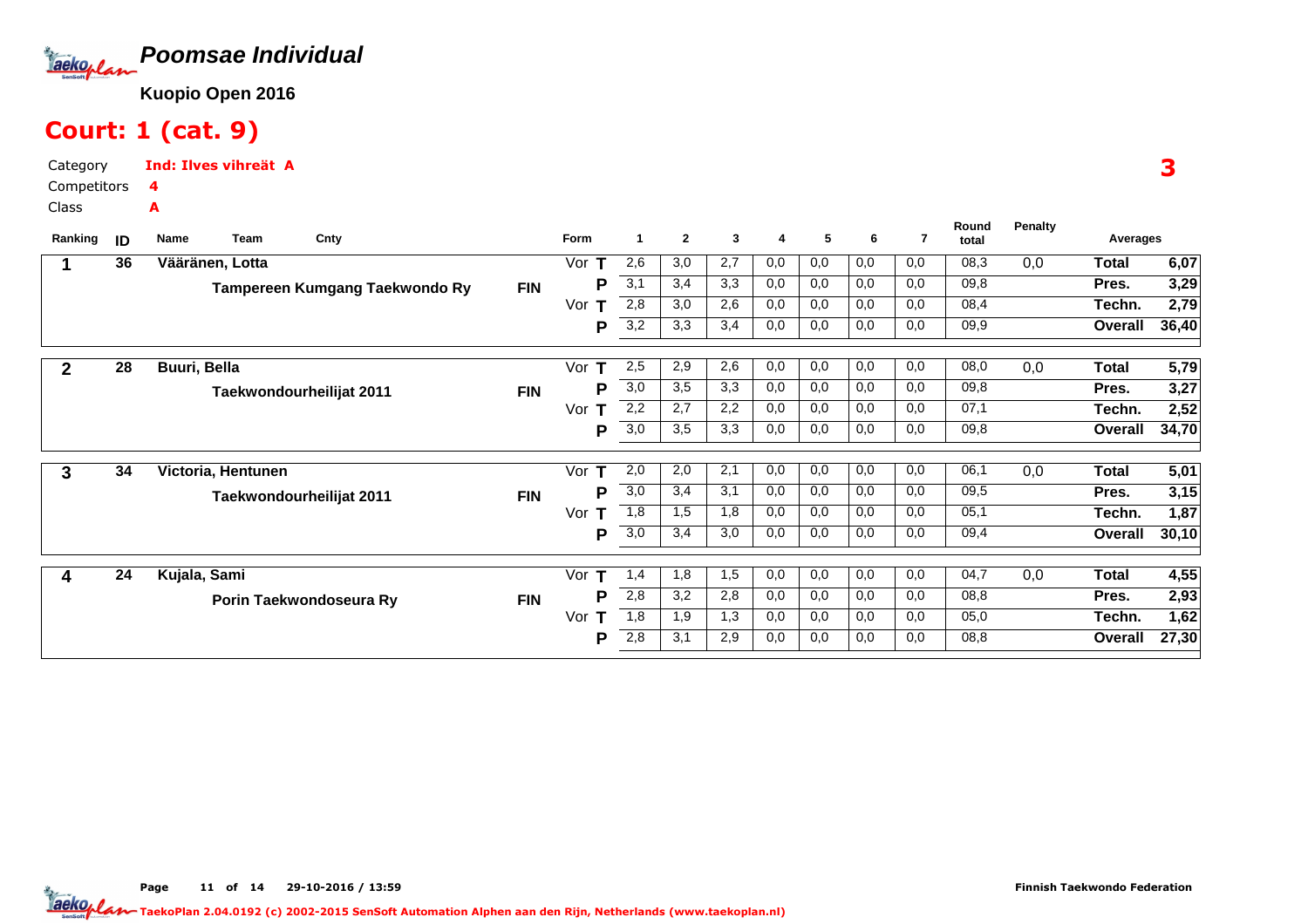

## Court: 1 (cat. 10)

A

Category CompetitorsInd: Ilves sinimusta A4

Class

| ID | Name<br>Team      | Cnty |                                                                                                                 | Form       | $\mathbf{1}$     | $\mathbf{2}$ | 3   | 4   | 5   | 6   | 7   | Round<br>total | <b>Penalty</b> | Averages     |       |
|----|-------------------|------|-----------------------------------------------------------------------------------------------------------------|------------|------------------|--------------|-----|-----|-----|-----|-----|----------------|----------------|--------------|-------|
| 30 | Kortelainen, Aino |      |                                                                                                                 | Vor        | 2,7              | 2,7          | 2,6 | 0,0 | 0,0 | 0,0 | 0,0 | 08,0           | 0,0            | <b>Total</b> | 6,50  |
|    |                   |      | <b>FIN</b>                                                                                                      | P          | 3,9              | 4,0          | 3,6 | 0,0 | 0,0 | 0,0 | 0,0 | 11,5           |                | Pres.        | 3,83  |
|    |                   |      |                                                                                                                 | Vor<br>т   | 2,5              | 2,9          | 2,6 | 0,0 | 0,0 | 0,0 | 0,0 | 08,0           |                | Techn.       | 2,67  |
|    |                   |      |                                                                                                                 | P          | 3,8              | 4,0          | 3,7 | 0,0 | 0,0 | 0,0 | 0,0 | 11,5           |                | Overall      | 39,00 |
| 4  | Knutsson, Mia     |      |                                                                                                                 | Vor        | 2,7              | 2,6          | 2,4 | 0,0 | 0,0 | 0,0 | 0,0 | 07,7           | 0,0            | Total        | 5,87  |
|    |                   |      | <b>FIN</b>                                                                                                      | P          | 3,4              | 3,5          | 3,5 | 0,0 | 0,0 | 0,0 | 0,0 | 10,4           |                | Pres.        | 3,43  |
|    |                   |      |                                                                                                                 | Vor<br>т   | 2,4              | 2,3          | 2,2 | 0,0 | 0,0 | 0,0 | 0,0 | 06,9           |                | Techn.       | 2,43  |
|    |                   |      |                                                                                                                 | Р          | 3,4              | 3,5          | 3,3 | 0,0 | 0,0 | 0,0 | 0,0 | 10,2           |                | Overall      | 35,20 |
| 26 | Lindgren, Leevi   |      |                                                                                                                 | Vor<br>т   | 1,6              | 2,0          | 2,0 | 0,0 | 0,0 | 0,0 | 0,0 | 05,6           | 0,0            | Total        | 5,19  |
|    |                   |      | <b>FIN</b>                                                                                                      | P          | 3,1              | 3,4          | 3,3 | 0,0 | 0,0 | 0,0 | 0,0 | 09,8           |                | Pres.        | 3,27  |
|    |                   |      |                                                                                                                 | Vor        | 1,8              | 2,1          | 2,0 | 0,0 | 0,0 | 0,0 | 0,0 | 05,9           |                | Techn.       | 1,92  |
|    |                   |      |                                                                                                                 | P          | $\overline{3,1}$ | 3,4          | 3,3 | 0,0 | 0,0 | 0,0 | 0,0 | 09,8           |                | Overall      | 31,10 |
| 33 | Sarala, Sofia     |      |                                                                                                                 | Т<br>Vor   | 2,2              | 2,0          | 2,0 | 0,0 | 0,0 | 0,0 | 0,0 | 06,2           | 0,0            | <b>Total</b> | 5,13  |
|    |                   |      |                                                                                                                 | Р          | 3,0              | 3,4          | 3,2 | 0,0 | 0,0 | 0,0 | 0,0 | 09,6           |                | Pres.        | 3,19  |
|    |                   |      |                                                                                                                 | Vor<br>т   | 2,0              | 1,9          | 1,6 | 0,0 | 0,0 | 0,0 | 0,0 | 05,5           |                | Techn.       | 1,95  |
|    |                   |      |                                                                                                                 | P          | 3,0              | 3,4          | 3,1 | 0,0 | 0,0 | 0,0 | 0,0 | 09,5           |                | Overall      | 30,80 |
|    |                   |      | Taekwondourheilijat 2011<br><b>Espoo Hwarang Team Ry</b><br>Porin Taekwondoseura Ry<br>Taekwondourheilijat 2011 | <b>FIN</b> |                  |              |     |     |     |     |     |                |                |              |       |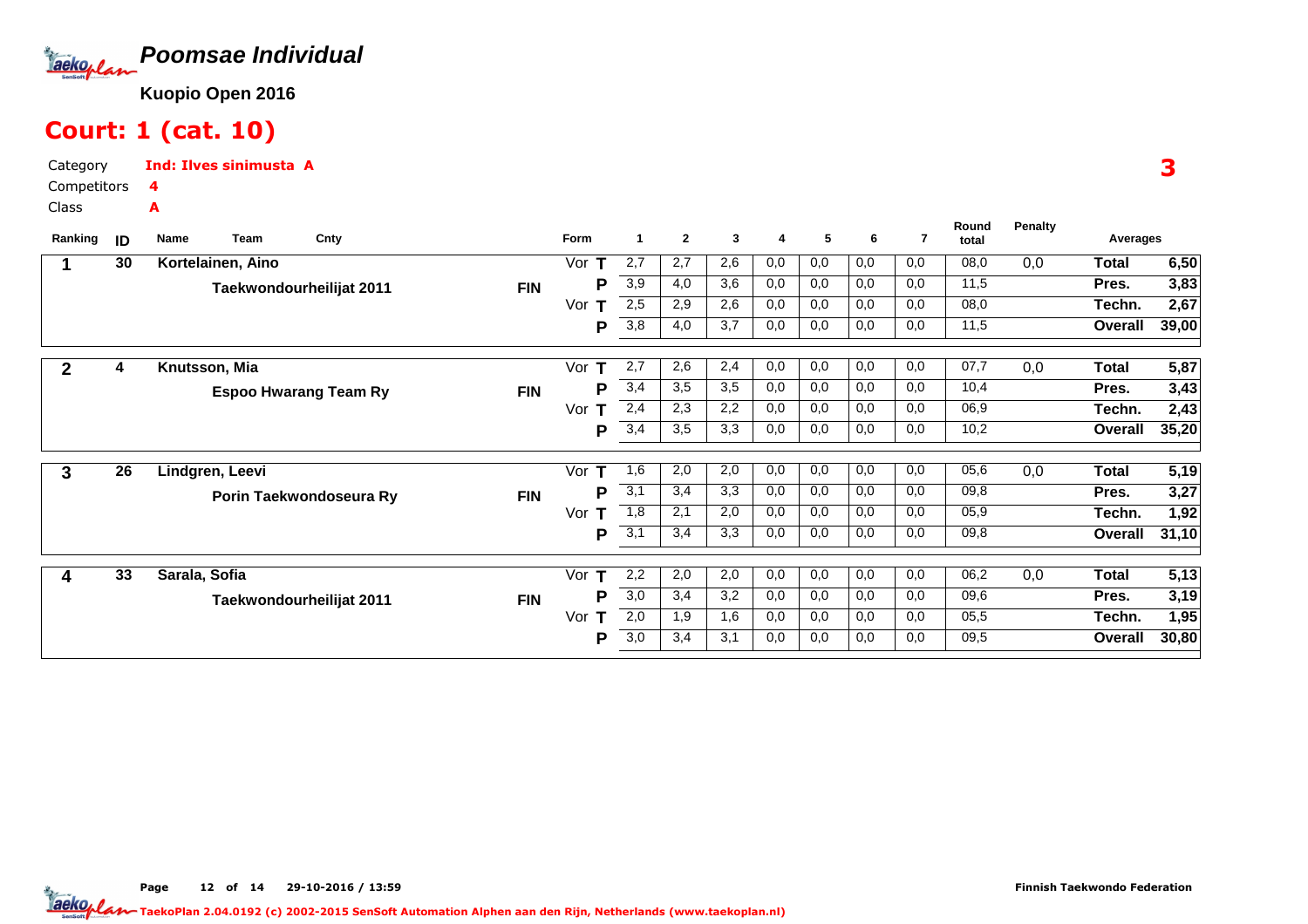

## Court: 1 (cat. 11)

Category CompetitorsInd: Kelta-Vihreät A3A

Class

| Ranking | ID | Cnty<br>Team<br>Name        |            | Form     |                  | $\mathbf{2}$ | 3   | 4   | 5   | 6   |     | Round<br>total | <b>Penalty</b> | Averages |       |
|---------|----|-----------------------------|------------|----------|------------------|--------------|-----|-----|-----|-----|-----|----------------|----------------|----------|-------|
|         | 12 | Kokkarinen, Sini            |            | Vor      | 3,0              | 2,2          | 2,7 | 0,0 | 0,0 | 0,0 | 0,0 | 07,9           | 0,0            | Total    | 5,38  |
|         |    | <b>Kuopion Taekwondo Ry</b> | <b>FIN</b> | P        | 3,1              | 3,0          | 3,0 | 0,0 | 0,0 | 0,0 | 0,0 | 09,1           |                | Pres.    | 3,03  |
|         |    |                             |            | Vor      | 2,1              | 1,7          | 2,4 | 0,0 | 0,0 | 0,0 | 0,0 | 06,2           |                | Techn.   | 2,35  |
|         |    |                             |            | P        | 3,1              | 3,0          | 3,0 | 0,0 | 0,0 | 0,0 | 0,0 | 09,1           |                | Overall  | 32,30 |
| 2       | 19 | Vähä, Jarmo                 |            | Vor<br>т | 2,4              | 2,3          | 2,2 | 0,0 | 0,0 | 0,0 | 0,0 | 06,9           | 0,0            | Total    | 5,34  |
|         |    | Mukwan Jyväskylä            | <b>FIN</b> | P        | 3,2              | 3,3          | 2,9 | 0,0 | 0,0 | 0,0 | 0,0 | 09,4           |                | Pres.    | 3,13  |
|         |    |                             |            | Vor<br>т | 1,9              | 2,0          | 2,5 | 0,0 | 0,0 | 0,0 | 0,0 | 06,4           |                | Techn.   | 2,21  |
|         |    |                             |            | P        | 3,2              | 3,3          | 2,9 | 0,0 | 0,0 | 0,0 | 0,0 | 09,4           |                | Overall  | 32,10 |
| 3       | 13 | Nousiainen, Lauri           |            | Vor<br>т | 2,1              | 2,1          | 2,2 | 0,0 | 0,0 | 0,0 | 0,0 | 06,4           | 0,0            | Total    | 5,20  |
|         |    | <b>Kuopion Taekwondo Ry</b> | <b>FIN</b> | P        | 3,4              | 3,2          | 3,0 | 0,0 | 0,0 | 0,0 | 0,0 | 09,6           |                | Pres.    | 3,19  |
|         |    |                             |            | Vor<br>т | $\overline{1,7}$ | 2,0          | 2,0 | 0,0 | 0,0 | 0,0 | 0,0 | 05,7           |                | Techn.   | 2,01  |
|         |    |                             |            | P        | 3,4              | 3,1          | 3,0 | 0,0 | 0,0 | 0,0 | 0,0 | 09,5           |                | Overall  | 31,20 |

3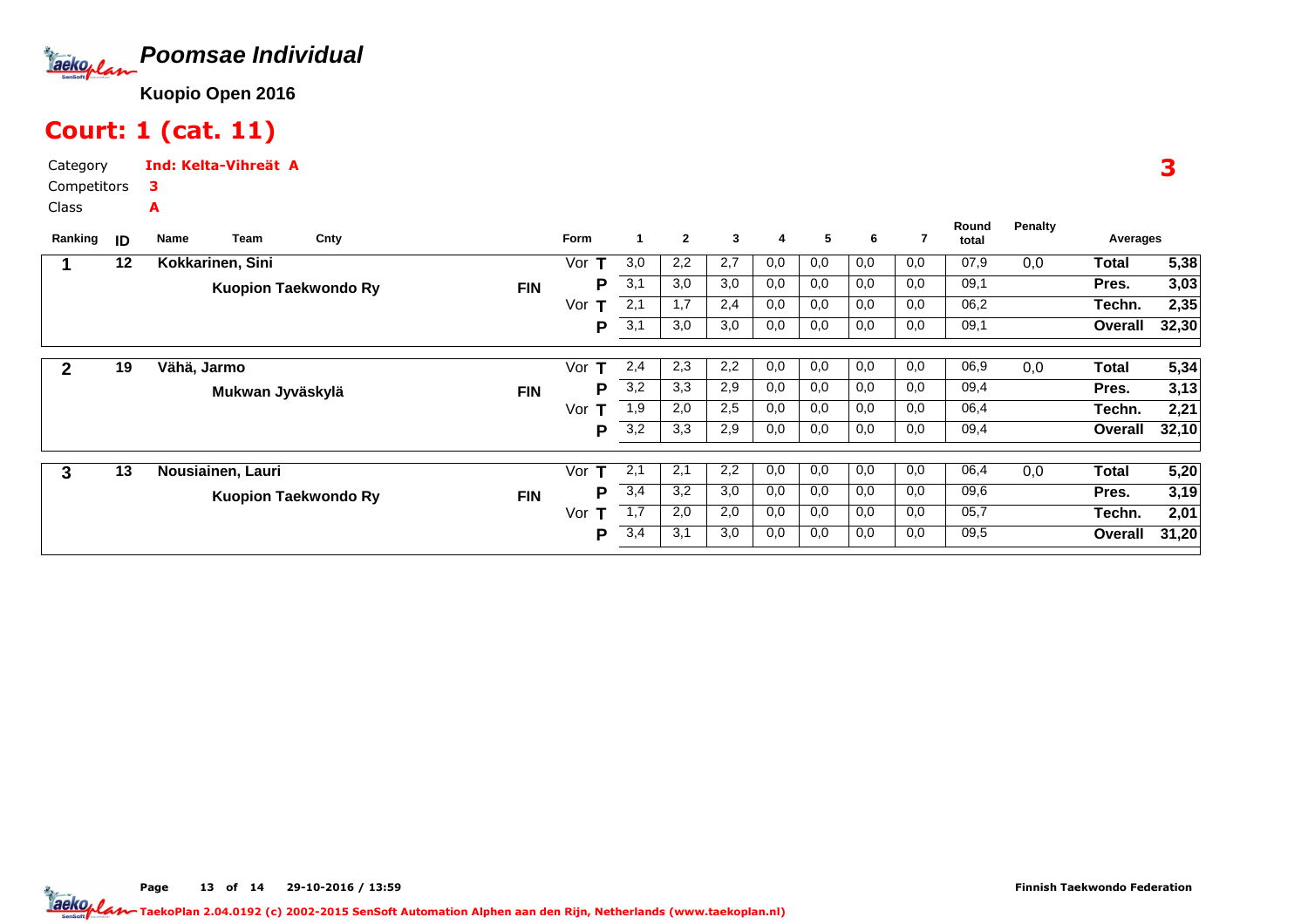

## Court: 1 (cat. 15)

Category CompetitorsInd: Siniset A6A

Class

| Ranking        | ID              | Team<br>Cnty<br>Name         |            | <b>Form</b>        | $\mathbf{1}$     | $\mathbf{2}$     | 3                | 4          | 5          | -6         | $\overline{7}$ | Round<br>total | <b>Penalty</b> | Averages       |               |
|----------------|-----------------|------------------------------|------------|--------------------|------------------|------------------|------------------|------------|------------|------------|----------------|----------------|----------------|----------------|---------------|
|                | 31              | Kortelainen, Aino            |            | Vor $T$            | $\overline{3,0}$ | 2,6              | 2,7              | 0,0        | 0,0        | 0,0        | 0,0            | 08,3           | 0,0            | Total          | 6,50          |
|                |                 | Taekwondourheilijat 2011     | <b>FIN</b> | P                  | $\overline{4,0}$ | 3,6              | 3,6              | 0,0        | 0,0        | 0,0        | 0,0            | 11,2           |                | Pres.          | 3,73          |
|                |                 |                              |            | Vor<br>т           | 2,9              | 2,8              | 2,6              | 0,0        | 0,0        | 0,0        | 0,0            | 08,3           |                | Techn.         | 2,77          |
|                |                 |                              |            | P                  | 3,9              | 3,6              | 3,7              | 0,0        | 0,0        | 0,0        | 0,0            | 11,2           |                | Overall        | 39,00         |
|                |                 |                              |            |                    |                  |                  |                  |            |            |            | 0,0            | 08,0           |                |                |               |
| $\overline{2}$ | 6               | Uuskoski, Patricia           |            | Vor<br>$\mathbf T$ | 3,0              | 2,5<br>3,2       | 2,5<br>3,4       | 0,0<br>0,0 | 0,0        | 0,0        | 0,0            | 10,1           | 0,0            | <b>Total</b>   | 5,96          |
|                |                 | <b>Espoo Hwarang Team Ry</b> | <b>FIN</b> | Þ<br>Vor           | 3,5<br>2,6       | 2,3              | 2,5              |            | 0,0        | 0,0        | 0,0            | 07,4           |                | Pres.          | 3,38          |
|                |                 |                              |            | т<br>P             | 3,4              | 3,4              | 3,4              | 0,0<br>0,0 | 0,0<br>0,0 | 0,0<br>0,0 | 0,0            | 10,2           |                | Techn.         | 2,57<br>35,70 |
|                |                 |                              |            |                    |                  |                  |                  |            |            |            |                |                |                | Overall        |               |
| 3              | $\overline{25}$ | Lindgren, Maria              |            | Vor<br>т           | 2,7              | 2,4              | 2,5              | 0,0        | 0,0        | 0,0        | 0,0            | 07,6           | 0,0            | <b>Total</b>   | 5,93          |
|                |                 | Porin Taekwondoseura Ry      | <b>FIN</b> | P                  | 3,3              | 3,3              | 3,6              | 0,0        | 0,0        | 0,0        | 0,0            | 10,2           |                | Pres.          | 3,36          |
|                |                 |                              |            | Vor $T$            | $\overline{2,7}$ | 2,3              | 2,8              | 0,0        | 0,0        | 0,0        | 0,0            | 07,8           |                | Techn.         | 2,56          |
|                |                 |                              |            | P                  | $\overline{3,2}$ | 3,3              | $\overline{3,5}$ | 0,0        | 0,0        | 0,0        | 0,0            | 10,0           |                | <b>Overall</b> | 35,60         |
|                |                 |                              |            |                    |                  |                  |                  |            |            |            |                |                |                |                |               |
| 4              | 22              | Kujala, Tanja                |            | Vor<br>т           | 2,6              | 2,2              | 2,5              | 0,0        | 0,0        | 0,0        | 0,0            | 07,3           | 0,0            | <b>Total</b>   | 5,66          |
|                |                 | Porin Taekwondoseura Ry      | <b>FIN</b> | Þ                  | 3,4              | 3,2              | 3,5              | 0,0        | 0,0        | 0,0        | 0,0            | 10,1           |                | Pres.          | 3,30          |
|                |                 |                              |            | Vor $T$            | 2,4              | 2,1              | 2,4              | 0,0        | 0,0        | 0,0        | 0,0            | 06,9           |                | Techn.         | 2,36          |
|                |                 |                              |            | P                  | 3,3              | 3,1              | 3,3              | 0,0        | 0,0        | 0,0        | 0,0            | 09,7           |                | Overall        | 34,00         |
| 5              | 9               | Kannassalo, Kirsi            |            | Vor T              | 1,8              | 1,7              | 2,0              | 0,0        | 0,0        | 0,0        | 0,0            | 05,5           | 0,0            | <b>Total</b>   | 4,73          |
|                |                 | <b>Kuopion Taekwondo Ry</b>  | <b>FIN</b> | Þ                  | 3,2              | $\overline{3,0}$ | 2,9              | 0,0        | 0,0        | 0,0        | 0,0            | 09,1           |                | Pres.          | 3,00          |
|                |                 |                              |            | Vor $T$            | $\overline{1,7}$ | 1,6              | 1,6              | 0,0        | 0,0        | 0,0        | 0,0            | 04,9           |                | Techn.         | 1,73          |
|                |                 |                              |            | P                  | $\overline{3,1}$ | 2,9              | 2,9              | 0,0        | 0,0        | 0,0        | 0,0            | 08,9           |                | Overall        | 28,40         |
|                |                 |                              |            |                    |                  |                  |                  |            |            |            |                |                |                |                |               |
| 6              | 15              | Pitkänen, Timo               |            | Vor $T$            | 1,4              | 1,8              | 1,9              | 0,0        | 0,0        | 0,0        | 0,0            | 05,1           | 0,0            | <b>Total</b>   | 4,55          |
|                |                 | <b>Kuopion Taekwondo Ry</b>  | <b>FIN</b> | P                  | 3,2              | 3,1              | 3,0              | 0,0        | 0,0        | 0,0        | 0,0            | 09,3           |                | Pres.          | 3,06          |
|                |                 |                              |            | Vor $T$            | 1,2              | 1,4              | 1,2              | 0,0        | 0,0        | 0,0        | 0,0            | 03,8           |                | Techn.         | 1,48          |
|                |                 |                              |            | Р                  | 3,2              | $\overline{3,0}$ | 2,9              | 0,0        | 0,0        | 0,0        | 0,0            | 09,1           |                | Overall        | 27,30         |

3

Page 14 of 14 29-10-2016 / 13:59 14 of 14 29-10-2016 / 13:5

Finnish Taekwondo Federation

TaekoPlan 2.04.0192 (c) 2002-2015 SenSoft Automation Alphen aan den Rijn, Netherlands (www.taekoplan.nl)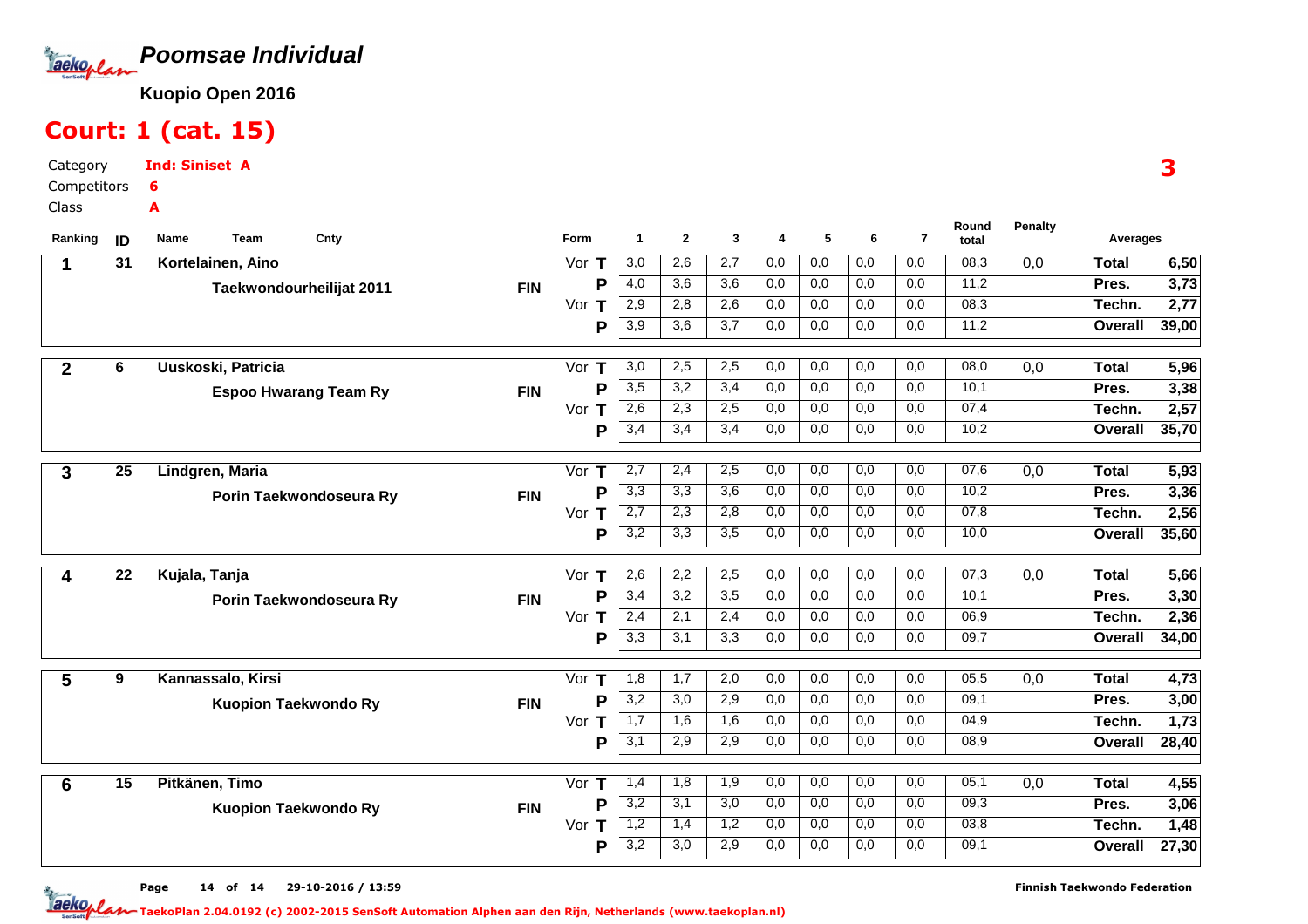

# Court: 1 (cat. 3)

A

Category Pair: Parit, alle 17 ACompetitors1

Class

| <b>Ranking Name</b> |                                       | Team | Cnty       | <b>Form</b> |     |     |            |     |     |     |     | Total<br>round | <b>Penalty</b> | <b>Total points</b> |       |
|---------------------|---------------------------------------|------|------------|-------------|-----|-----|------------|-----|-----|-----|-----|----------------|----------------|---------------------|-------|
|                     | <b>EHT, Kuopio</b>                    |      | <b>FIN</b> | Vor         | 2.8 | 2,9 | 2.6        | 0,0 | 0,0 | 0,0 | 0,0 | 08,3           | 0.0            | Total               | 6,75  |
|                     | Koivistoinen, Veeti / Huuskonen, Eevi |      |            | D           | 3,7 | 3,8 | 3 O<br>J.c | 0,0 | 0,0 | 0,0 | 0,0 | 11/<br>1.4     |                | Pres.               | 3,83  |
|                     |                                       |      |            | Vor         |     | 3,1 | 3,0        | 0,0 | 0,0 | 0,0 | 0,0 | 09,2           |                | Techn.              | 2,92  |
|                     |                                       |      |            | D           | 3,8 | 3,9 | 3,9        | 0,0 | 0,0 | 0,0 | 0,0 | 11,6           |                | Overall             | 40,50 |

TaekoPlan 2.04.0192 (c) 2002-2015 SenSoft Automation Alphen aan den Rijn, Netherlands (www.taekoplan.nl)

3

**Total**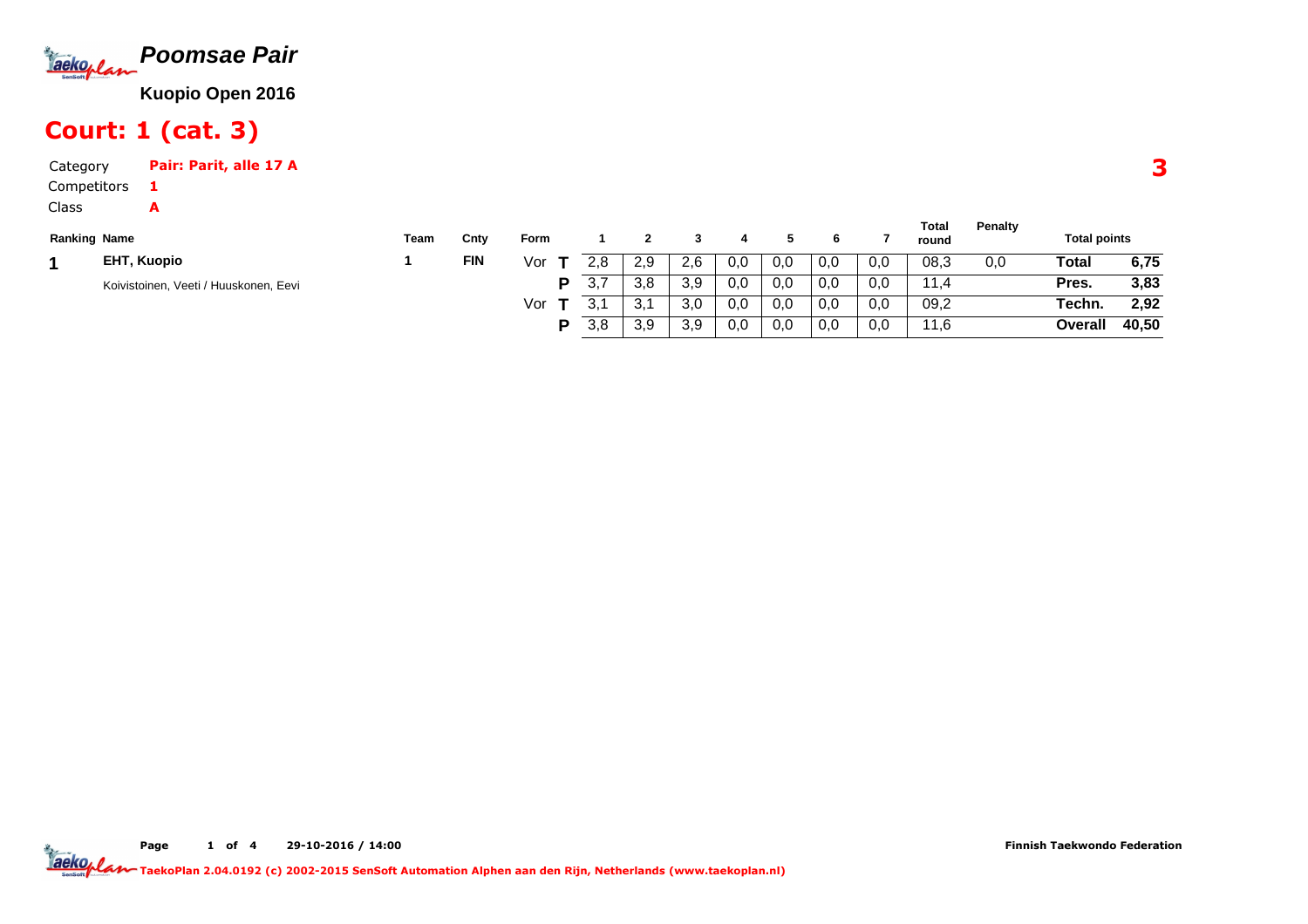

# Court: 1 (cat. 12)

Category Pair: Parit, ilves ACompetitorsClass2A

| <b>Ranking Name</b> |                                   | Team | Cnty       | Form |     | $\mathbf{2}$ | 3             | 4   | 5   | 6   |     | Total<br>round | Penalty | <b>Total points</b> |       |
|---------------------|-----------------------------------|------|------------|------|-----|--------------|---------------|-----|-----|-----|-----|----------------|---------|---------------------|-------|
| 1                   | EHT, TU11                         |      | <b>FIN</b> | Vor  | 2.5 | 2,0          | 2.2           | 0,0 | 0.0 | 0,0 | 0,0 | 06,7           | 0,0     | Total               | 6,15  |
|                     | Kortelainen, Aino / Knutsson, Mia |      |            | P    | 3,2 | 3,2          | 3,8           | 0,0 | 0,0 | 0,0 | 0,0 | 10,2           |         | Pres.               | 3,59  |
|                     |                                   |      |            | Vor  | 3,2 | 2,8          | 2.7           | 0,0 | 0,0 | 0,0 | 0,0 | 08,7           |         | Techn.              | 2,56  |
|                     |                                   |      |            | Р    | 3,8 | 3,6          | 3,9           | 0,0 | 0,0 | 0,0 | 0,0 | 11,3           |         | Overall             | 36,90 |
| $\overline{2}$      | Taekwondourheilijat 2011          |      | <b>FIN</b> | Vor  | 2.2 | 2.1          | $2.4^{\circ}$ | 0.0 | 0.0 | 0,0 | 0,0 | 06,7           | 0,0     | Total               | 5,33  |
|                     | Victoria, Hentunen / Buuri, Bella |      |            | P    | 3,4 | 3,0          | 3,2           | 0,0 | 0,0 | 0,0 | 0,0 | 09,6           |         | Pres.               | 3,21  |
|                     |                                   |      |            | Vor  | .9  | 2,2          | 9.۱           | 0,0 | 0,0 | 0,0 | 0,0 | 06,0           |         | Techn.              | 2,11  |
|                     |                                   |      |            | Р    | 3,4 | 3,1          | 3.2           | 0,0 | 0,0 | 0,0 | 0,0 | 09,7           |         | <b>Overall</b>      | 32.00 |

3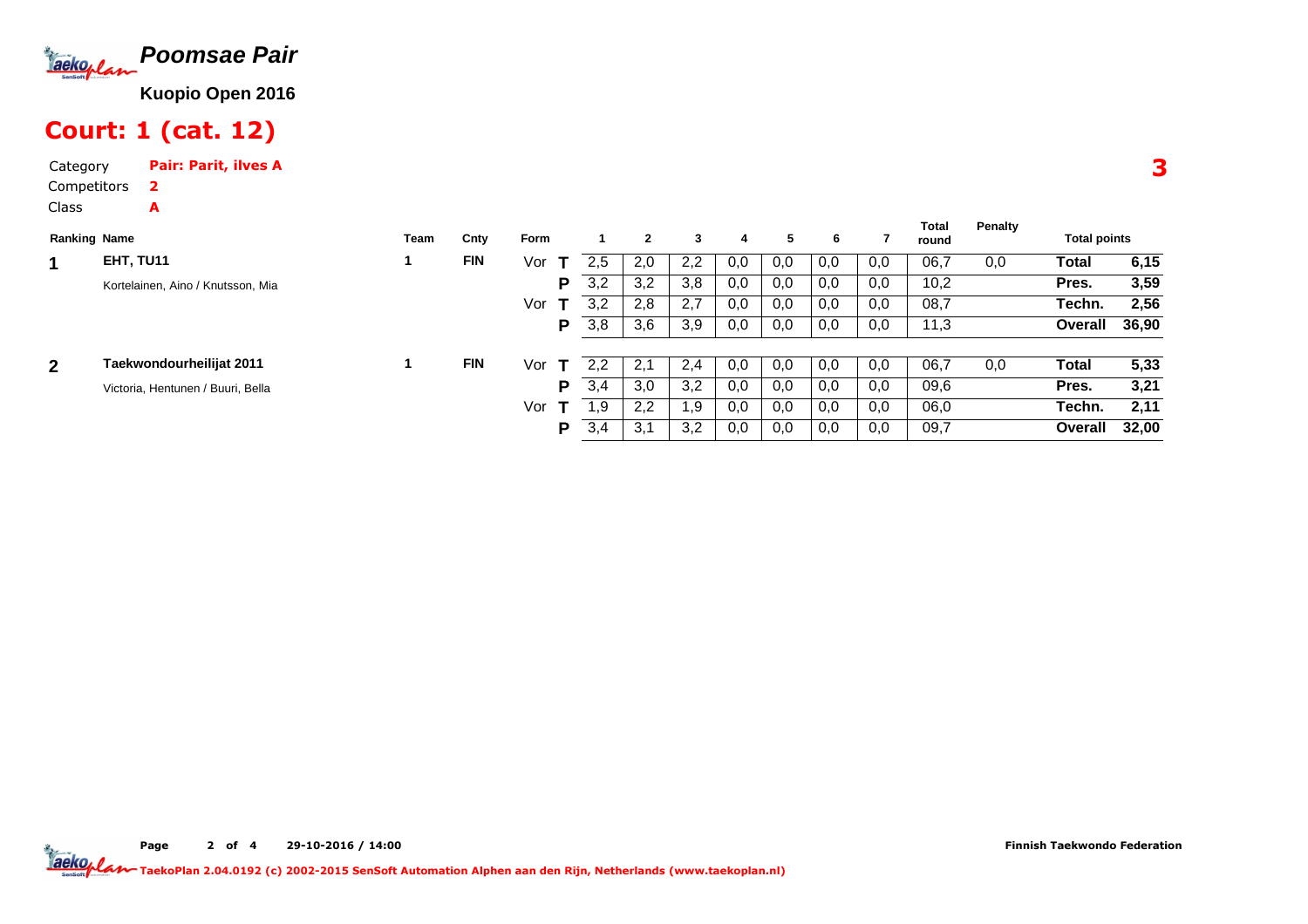

# Court: 1 (cat. 13)

Category Pair: Parit, ylemmat ACompetitorsClass3A

| <b>Ranking Name</b> |                                     | Team         | Cnty       | Form |     | $\overline{2}$ | 3   | 4   | 5   | 6   |     | Total<br>round | Penalty | <b>Total points</b> |       |
|---------------------|-------------------------------------|--------------|------------|------|-----|----------------|-----|-----|-----|-----|-----|----------------|---------|---------------------|-------|
| 1                   | Kuopion Taekwondo Ry                |              | <b>FIN</b> | Vor  | 2.8 | 2,6            | 2,6 | 0,0 | 0,0 | 0,0 | 0,0 | 08,0           | 0,0     | Total               | 6,00  |
|                     | Koivistoinen, Ari / Känninen, Laura |              |            | P    | 3,4 | 3,4            | 3,5 | 0,0 | 0,0 | 0,0 | 0,0 | 10,3           |         | Pres.               | 3,43  |
|                     |                                     |              |            | Vor  | 2,7 | 2,2            | 2,5 | 0,0 | 0,0 | 0,0 | 0,0 | 07,4           |         | Techn.              | 2,57  |
|                     |                                     |              |            | P    | 3,4 | 3,4            | 3,5 | 0,0 | 0,0 | 0,0 | 0,0 | 10,3           |         | Overall             | 36,00 |
| $\overline{2}$      | Kuopion Taekwondo Ry                | $\mathbf{2}$ | <b>FIN</b> | Vor  | 2,6 | 2,2            | 2,7 | 0,0 | 0,0 | 0,0 | 0,0 | 07,5           | 0,0     | Total               | 5,76  |
|                     | Rahkonen, Atte / Räsänen, Samuli    |              |            | P    | 3,4 | 3,5            | 3,4 | 0,0 | 0,0 | 0,0 | 0,0 | 10,3           |         | Pres.               | 3,40  |
|                     |                                     |              |            | Vor  | 2.3 | .9             | 2,5 | 0,0 | 0,0 | 0,0 | 0,0 | 06,7           |         | Techn.              | 2,36  |
|                     |                                     |              |            | P    | 3,4 | 3,4            | 3,3 | 0,0 | 0,0 | 0,0 | 0,0 | 10,1           |         | Overall             | 34,60 |
|                     |                                     |              |            |      |     |                |     |     |     |     |     |                |         |                     |       |
| 3                   | Porin Taekwondoseura Ry             | 1.           | <b>FIN</b> | Vor  | 2,6 | 2,2            | 2,3 | 0,0 | 0.0 | 0,0 | 0,0 | 07,1           | 0.0     | Total               | 5,70  |
|                     | Lindgren, Maria / Kujala, Tanja     |              |            | P    | 3,5 | 3,4            | 3,4 | 0,0 | 0,0 | 0,0 | 0,0 | 10,3           |         | Pres.               | 3,38  |
|                     |                                     |              |            | Vor  | 2,4 | 2,1            | 2,3 | 0,0 | 0,0 | 0,0 | 0,0 | 06,8           |         | Techn.              | 2,32  |
|                     |                                     |              |            | Р    | 3,5 | 3,1            | 3,4 | 0,0 | 0,0 | 0,0 | 0,0 | 10,0           |         | Overall             | 34,20 |

Page 3 of 4 29-10-2016 / 14:00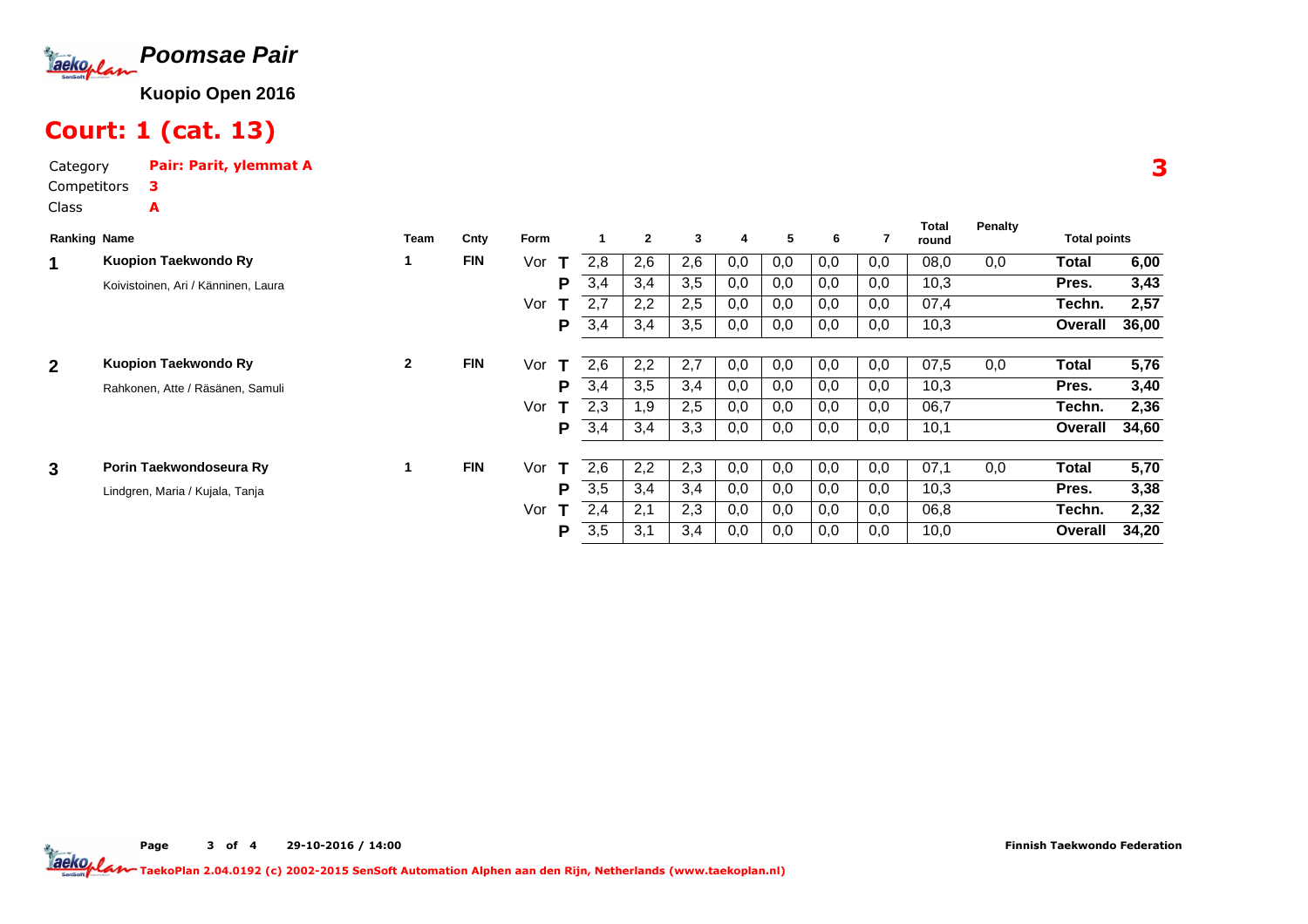

## Court: 1 (cat. 14)

Category Pair: Parit, alemmat ACompetitors2A

Class

| <b>Ranking Name</b> |                                      | <b>Team</b> | Cnty       | Form |     | $\mathbf{2}$ | 3   | 4   | 5   | 6   |     | Total<br>round | <b>Penalty</b> | <b>Total points</b> |       |
|---------------------|--------------------------------------|-------------|------------|------|-----|--------------|-----|-----|-----|-----|-----|----------------|----------------|---------------------|-------|
| 1                   | Mukwan Jyväskylä                     |             | <b>FIN</b> | Vor  | 2.8 | 2,2          | 2,5 | 0,0 | 0,0 | 0,0 | 0,0 | 07,5           | 0,0            | Total               | 5,65  |
|                     | Vähä, Jarmo / Mertaniemi, Hilkka     |             |            | P    | 3,2 | 3,2          | 3,2 | 0,0 | 0,0 | 0,0 | 0,0 | 09,6           |                | Pres.               | 3,20  |
|                     |                                      |             |            | Vor  | 2,5 | 2,2          | 2,5 | 0,0 | 0,0 | 0,0 | 0,0 | 07,2           |                | Techn.              | 2,45  |
|                     |                                      |             |            | P    | 3,2 | 3,3          | 3,1 | 0,0 | 0,0 | 0,0 | 0,0 | 09,6           |                | Overall             | 33,90 |
| $\overline{2}$      | Kuopion Taekwondo Ry                 |             | <b>FIN</b> | Vor  | 2.5 | 2,3          | 2.7 | 0,0 | 0,0 | 0,0 | 0,0 | 07,5           | 0,0            | Total               | 5,42  |
|                     | Kokkarinen, Sini / Nousiainen, Lauri |             |            | D    | 3,2 | 3,2          | 3,2 | 0,0 | 0,0 | 0,0 | 0,0 | 09,6           |                | Pres.               | 3,15  |
|                     |                                      |             |            | Vor  | . 8 | 2.1          | 2,2 | 0,0 | 0,0 | 0,0 | 0,0 | 06,1           |                | Techn.              | 2,27  |
|                     |                                      |             |            | P    | 3,1 | 3,1          | 3,1 | 0,0 | 0,0 | 0,0 | 0,0 | 09,3           |                | Overall             | 32,50 |

3

Page 4 of 4 29-10-2016 / 14:00

Finnish Taekwondo Federation